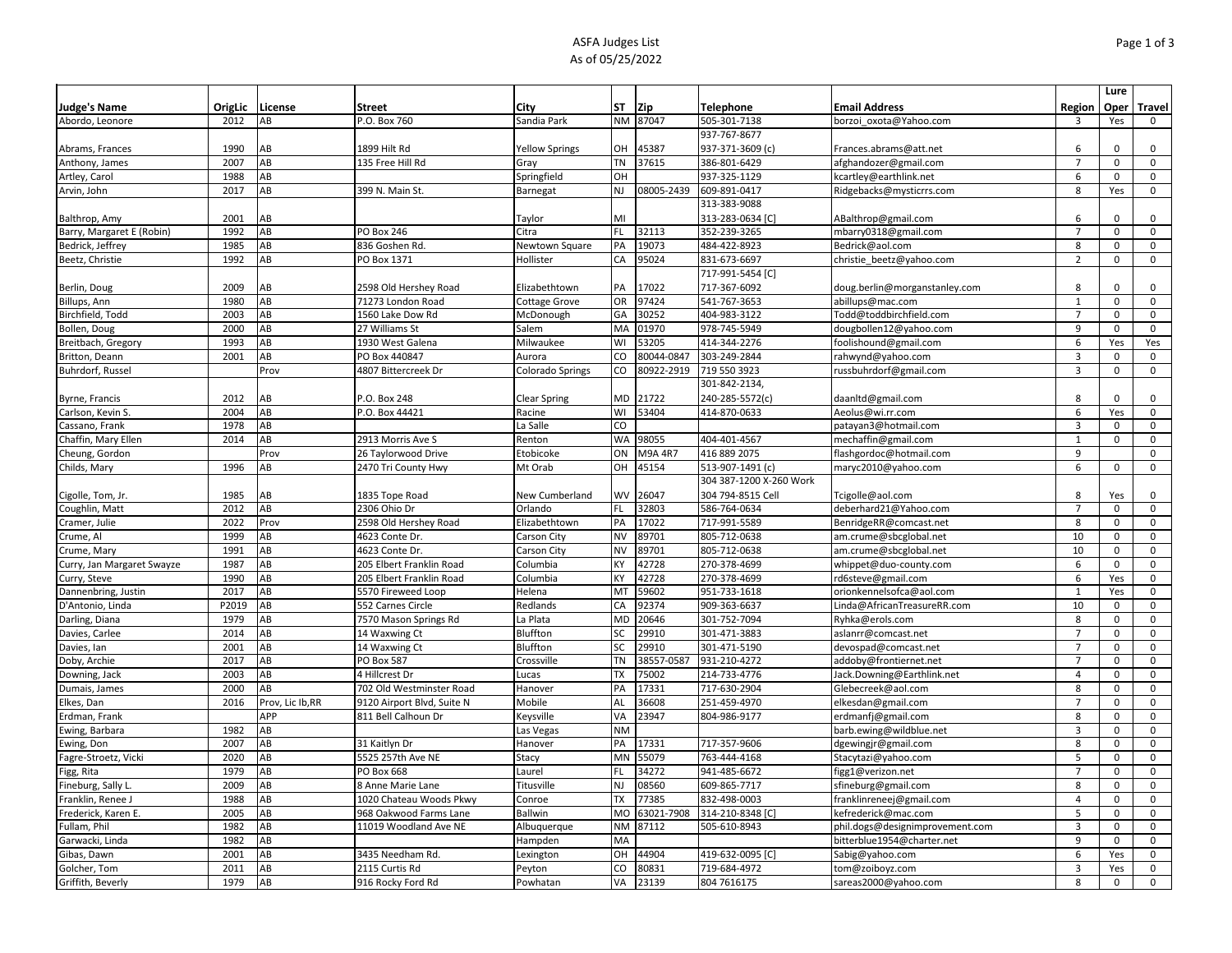## ASFA Judges List As of 05/25/2022

| 2000<br>AB<br>27909<br>410-349-7430<br>Hamilton, Cindy<br>1301 Crescent Dr<br>Elizabeth City<br><b>NC</b><br>wgasahounds@yahoo.com<br>8<br>0<br>0<br>2008<br>AB<br>6756 Belkenton Ave.<br>OH<br>45236<br>513-608-9691<br>6<br>$\mathsf 0$<br>$\mathbf 0$<br>Hamilton, Holly<br>Cincinnati<br>hollylulu@aol.com<br>2012<br>AB<br><b>NE</b><br>402-657-7304<br>Haumont, Josie<br>Bellevue<br>josie.haumont@outlook.com<br>5<br>Yes<br>0<br>2020<br>17246<br>AВ<br>P.O. Box 104<br>PA<br>304-216-3617<br>8<br>$\mathbf 0$<br>0<br>Hefner, Dr. Kammi Kai<br>Pleasant Hall<br>Drhefner@Pobox.com<br>CO<br>2012<br>AB<br>10457 W. Hampden Ave. #102<br>80227<br>$\mathsf 0$<br>Heidel, Dan<br>Lakewood<br>720-971-1242<br>dandheidel@gmail.com<br>3<br>0<br>AB<br><b>FL</b><br>33592<br>1978<br>813-986-2175<br>$\overline{7}$<br>$\mathbf 0$<br>$\Omega$<br>Hinsch, Gertrude W<br>12005 Knights Griffin Rd<br>Thonotosassa<br>GHinsch@tampabay.rr.com<br>1997<br>AB<br><b>KS</b><br>66102<br>0<br>4308 Troup Ave<br>913-907-5361<br>5<br>Yes<br>Hurlbert, Scott<br>Kansas City<br>DWhippet@hotmail.com<br>1979<br>AB<br>80107<br>3<br>Hussey, Michael<br>36895 View Ridge Dr<br>Elizabeth<br>CO<br>303-646-4081<br>dinnree@skybeam.com<br>0<br>0<br>AB<br>$\mathsf 0$<br>Jacobs, Russell A<br>1992<br>7045 SE 61st St<br>Tecumseh<br><b>KS</b><br>66542<br>785-379-5430<br>russjacobs4@gmail.com<br>5<br>0<br><b>MO</b><br>Jensen, Dana<br>2005<br>AB<br>Wildwood<br>214.616.0918<br>5<br>$\mathsf 0$<br>0<br>danajensen@me.com<br>2004<br>AB<br>93907<br>6563 Frankie Ln<br>Salinas<br>CA<br>831-682-6933 [C<br>JaymeJones@aol.com<br>$\overline{2}$<br>0<br>0<br>Jones, Jayme<br>AB<br>5525 KY Hwy 32 W<br>41031<br>Kaltenborn, Katie<br>1987<br>Cynthiana<br>KY<br>859-234-6266<br>katie.kaltenborn@gmail.com<br>6<br>0<br>0<br>95828<br>1986<br>AB<br>7500 Greyhawk Ct<br>CA<br>916-429-1431<br>$\overline{2}$<br>$\mathbf 0$<br>$\mathbf 0$<br>Kelly, Kathleen<br>Sacramento<br>Kathy.K@mac.com<br>919-323-3353<br><b>TN</b><br>37681<br>205-757-0290 (C)<br>$\overline{7}$<br>$\mathbf 0$<br>0<br>Kominek, Eddie<br>2014<br>Prov, Lic Ib, RR, W<br>123 Glendale Rd.<br>Limestone<br>eddie@KominekAfghans.com<br>919-323-3353<br><b>TN</b><br>37681<br>Kominek, Selma<br>2014<br>(Appren)<br>123 Glendale Rd.<br>Limestone<br>423-491-1558 (C)<br>selma@KominekAfghans.com<br>$\overline{7}$<br>0<br>0<br>$\mathsf{O}\xspace$<br>Koscinski, Ginnie<br>2011<br>AB<br>3909 Onawa Ct<br>Antelope<br>CA<br>95843<br>916-995-7664<br>redafghans@comcast.net<br>$\overline{2}$<br>0<br>2012<br>AB<br>17531 E. 104th Place<br>CO<br>80022<br>720-938-3303<br>$\mathsf 0$<br>Kunard, Darci<br>Reunion<br>kdarci@yahoo.com<br>3<br>$\mathbf 0$<br>44056<br>Kytta, Paul<br>2010<br>AB<br>1338 Red Bush Lane<br>Macedonia<br>OH<br>330-348-9372<br>6<br>0<br>0<br>kytta31@gmail.com<br>AB<br>19317<br>1992<br>PO Box 1352<br>Chadds Ford<br>PA<br>484-639-2640<br>swanmanorborzoi@gmail.com<br>8<br>0<br>0<br>Leborn, Torrea<br>1992<br>AB<br>1693 Shady Lane Dr<br>OH<br>15432<br>937-609-6803<br>6<br>$\mathbf 0$<br>Leonard, Jeffrey<br>Yes<br>Beavercreek<br>pejeffrey@aol.com<br>1992<br>AB<br>1693 Shady Lane Dr<br>OH<br>15432<br>0<br>Leonard, Tracy<br>Beavercreek<br>937-609-6803<br>DctrTracy@aol.com<br>6<br>0<br>WA<br>98294-0458<br>425-609-1887<br>2005<br>AB<br><b>PO Box 458</b><br>Sultan<br>$\mathbf{1}$<br>$\mathbf 0$<br>0<br>Levine, Beth<br>serendipitywhippets@gmail.com<br>AB<br>OH<br>43004<br>0<br>2000<br><b>Blacklick</b><br>6<br>$\mathsf 0$<br>Lipps, Jeffrey<br>3052 Mann Rd<br>Lipps@carpenterlipps.com<br>AB<br>540-816-3100<br>1978<br>5879 Breckinridge Mill Rd<br>Fincastle<br>VA<br>24090-3460<br>8<br>$\mathsf{O}\xspace$<br>Littleton, Leigh<br>a.littleton2@gmail.com<br>$\mathbf 0$<br>$\mathbf 0$<br>2016<br>Prov<br>1030 Myna Dr. Unit 136<br>Ellijay<br>GA<br>30540<br>973-445-5420<br>$\overline{7}$<br>0<br>Lorenzo, Karen<br>MFKLL10921@yahoo.com<br>CO<br>Lowe, Peter<br>1978<br>AB<br>719-683-8815<br>pete lowe@elpasotel.net<br>3<br>$\mathbf 0$<br>0<br>Peyton<br>1999<br>AB<br>4300 Denison Ave<br>OH<br>44109<br>216-402-9022<br>6<br>$\mathbf 0$<br>$\mathsf 0$<br>Lowther, Judy L<br>Cleveland<br>Pfyre@PfyreWhpts.com<br>AB<br>11330 Glen Arm Road<br><b>MD</b><br>21057<br>410-663-7922<br>$\mathsf 0$<br>Marciszewski, Bob<br>2009<br>Glen Arm<br>BorzoiBobM@Verizon.net<br>8<br>Yes<br>1992<br>AB<br>61822<br>217-369-5824<br>Martens, Will<br>1564 CR 400 E<br>Champaign<br>will@shopheeltotoe.com<br>6<br>0<br>0<br>2012<br>FL<br>33903<br>0<br>McDermott, Shannon<br>Prov, Lic: W<br>4377 Harbour Ter.<br>N. Fort Myers<br>239-204-6874<br>Shanmcd77@yahoo.com<br>$\overline{7}$<br>0<br>2010<br><b>WA</b><br>98531<br>360-269-7028<br>$\mathbf 0$<br>$\mathbf 0$<br>McLeod, Avery<br>AВ<br>2900 Yahtahay Lane<br>Centralia<br>Alfheim98542@gmail.com<br>$\mathbf{1}$<br>32539<br>1987<br>AВ<br><b>FL</b><br>850-865-8844<br>0<br>McMichael, Elaine<br>2848 Aplin Rd<br>Crestview<br>elainemcmichael@earthlink.net<br>7<br>0<br>63353<br>2005<br>AB<br>19707 Hwy UU<br>MO<br>5<br>$\mathsf 0$<br>0<br>Miller, Aaron Todd, MD<br>Louisiana<br>217-304-6120<br>whippetsofjomyr@icloud.com<br>303-589-9238 (H)<br>Miller, Claudia<br>1994<br>CO<br>80004<br>303-592-4380 (O)<br>$\mathbf 0$<br>АΒ<br>8205 W. 67th Place<br>Arvada<br>whippetsr4me@gmail.com<br>3<br>0<br>$\mathsf 0$<br>Miller, Mary Frances<br>1995<br>AB<br>4400 Harding Pike, Suite 401<br>Nashville<br><b>TN</b><br>37205<br>615-289-7437<br>maryfrances.miller@selectactuarial.com<br>$\overline{7}$<br>0<br>Miner, Donna<br>2012<br>Prov, Lic: P,W<br>06238<br>860-208-3881<br>9<br>$\mathbf 0$<br>15 Joshua Lane<br>Coventry<br>CT.<br>Dominodogs@Charter.net<br>$\mathbf 0$<br>2008<br>82515<br>Minnich, Heather<br>AB<br>P.O. Box 294<br>Hudson<br><b>WY</b><br>307-349-0183<br>3<br>Yes<br>0<br>hlm@wyoming.com<br>Moore, Sandra<br>2004<br>AB<br>Quebeck<br><b>TN</b><br>931-657-8102<br>avalonborzoi@blomand.net<br>0<br>0<br>$\overline{7}$<br>1994<br>AB<br>50154<br>515-434-2112<br>5<br>$\mathsf 0$<br>$\mathbf 0$<br>Narwold, Debbie<br>65815 110th Street<br>McCallsburg<br>IA<br>Debra.R.Narwold@usda.gov<br>MN<br>1979<br>AB<br>56055<br>0<br>Nelson, Kathy<br>PO Box 586<br>Lake Crystal<br>507-726-6571<br>Rundogs2017@gmail.com<br>5<br>0<br>77469<br>1983<br>AB<br>10519 Hidden Lake Ln<br><b>TX</b><br>281-341-8223<br>$\overline{4}$<br>$\mathbf 0$<br>0<br>Newton, Garry<br>Richmond<br>SOLARI@prodigy.net<br>Prov, Lic: A,Ba,B,<br><b>TX</b><br>77469<br>1992<br>G,P,SD,W<br>10519 Hidden Lake Ln<br>Richmond<br>281-341-8223<br>$\mathbf 0$<br>0<br>Newton, Judith A<br>SOLARI@prodigy.net<br>4<br><b>MN</b><br>55779<br>5<br>$\mathsf 0$<br>$\mathsf 0$<br>Nierengarten, Kay M<br>1992<br>AB<br>5654 Chalstrom Dr<br>218-729-8003<br>Saginaw<br>kay@northwindcatalog.com<br>Prov, Lic A,B,Ba,<br>G,Ib,RR,S,W<br>54732<br>Olson, Wayne<br>21690 Cnty Hwy E<br>Cornell<br>WI<br>715-877-1640<br>wolson308@yahoo.com<br>6<br>0<br>1998<br>28650<br>Overcash, Kirby<br>AB<br>2501 E. Maiden Road<br>Maiden<br><b>NC</b><br>704-996-3750<br>kirbyovercash@gmail.com<br>$\overline{7}$<br>0<br>0<br>404 E 5th St<br>50228<br>515-657-3817<br>5<br>$\mathsf 0$<br>0<br>Petesch, Leah<br>Prairie City<br>IA<br>sizzledog@gmail.com<br>Appren<br>PA<br>16242<br>1985<br>AB<br>120 Labyrinth Lane<br>New Bethlehem<br>412-780-2745<br>8<br>Yes<br>Pirrung, Ping<br>tsping@gmail.com<br>Yes<br>87043<br>3<br>2004<br>AB<br>Placitas<br><b>NM</b><br>505-771-8344<br>0<br>Place, Robert<br>190 Highway 165<br>minorplace2@gmail.com<br>0<br>1994<br>AB<br><b>NC</b><br>28037<br>$\overline{7}$<br>$\mathsf 0$<br>8223 Lantana Dr<br>Denver<br>704-483-6269<br>TNTsKids@AOL.com<br>0<br>Richards, Donna<br>AB<br>97045<br>503-631-7567<br>Roberts, Charles R<br>1991<br>20329 S Bakers Ferry Rd<br>Oregon City<br><b>OR</b><br>streborcr@gmail.com<br>$\mathbf{1}$<br>$\mathbf 0$<br>0<br>$\pmb{0}$<br>1995<br>AB<br>OH<br>$\mathsf 0$<br>Rockwell, Karen J<br>Bedfore<br>330-612-7468<br>pompeiirockwell@gmail.com<br>6<br>80831<br>Roder, Renate'<br>2009<br>AB<br>12071 Smoke Bluffs Rd<br>CO<br>970-453-6708<br>cookiegtr@Hotmail.com<br>$\mathbf{a}$<br>$\mathbf 0$<br>$\mathbf 0$<br>Peyton | Gysler, Jennifer | 2017 | AB | P.O. Box 720249 | Pinon Hills | CA | 92372 | 818-400-4812 | jennifergysler@gmail.com | 10 | 0 | 0 |
|-------------------------------------------------------------------------------------------------------------------------------------------------------------------------------------------------------------------------------------------------------------------------------------------------------------------------------------------------------------------------------------------------------------------------------------------------------------------------------------------------------------------------------------------------------------------------------------------------------------------------------------------------------------------------------------------------------------------------------------------------------------------------------------------------------------------------------------------------------------------------------------------------------------------------------------------------------------------------------------------------------------------------------------------------------------------------------------------------------------------------------------------------------------------------------------------------------------------------------------------------------------------------------------------------------------------------------------------------------------------------------------------------------------------------------------------------------------------------------------------------------------------------------------------------------------------------------------------------------------------------------------------------------------------------------------------------------------------------------------------------------------------------------------------------------------------------------------------------------------------------------------------------------------------------------------------------------------------------------------------------------------------------------------------------------------------------------------------------------------------------------------------------------------------------------------------------------------------------------------------------------------------------------------------------------------------------------------------------------------------------------------------------------------------------------------------------------------------------------------------------------------------------------------------------------------------------------------------------------------------------------------------------------------------------------------------------------------------------------------------------------------------------------------------------------------------------------------------------------------------------------------------------------------------------------------------------------------------------------------------------------------------------------------------------------------------------------------------------------------------------------------------------------------------------------------------------------------------------------------------------------------------------------------------------------------------------------------------------------------------------------------------------------------------------------------------------------------------------------------------------------------------------------------------------------------------------------------------------------------------------------------------------------------------------------------------------------------------------------------------------------------------------------------------------------------------------------------------------------------------------------------------------------------------------------------------------------------------------------------------------------------------------------------------------------------------------------------------------------------------------------------------------------------------------------------------------------------------------------------------------------------------------------------------------------------------------------------------------------------------------------------------------------------------------------------------------------------------------------------------------------------------------------------------------------------------------------------------------------------------------------------------------------------------------------------------------------------------------------------------------------------------------------------------------------------------------------------------------------------------------------------------------------------------------------------------------------------------------------------------------------------------------------------------------------------------------------------------------------------------------------------------------------------------------------------------------------------------------------------------------------------------------------------------------------------------------------------------------------------------------------------------------------------------------------------------------------------------------------------------------------------------------------------------------------------------------------------------------------------------------------------------------------------------------------------------------------------------------------------------------------------------------------------------------------------------------------------------------------------------------------------------------------------------------------------------------------------------------------------------------------------------------------------------------------------------------------------------------------------------------------------------------------------------------------------------------------------------------------------------------------------------------------------------------------------------------------------------------------------------------------------------------------------------------------------------------------------------------------------------------------------------------------------------------------------------------------------------------------------------------------------------------------------------------------------------------------------------------------------------------------------------------------------------------------------------------------------------------------------------------------------------------------------------------------------------------------------------------------------------------------------------------------------------------------------------------------------------------------------------------------------------------------------------------------------------------------------------------------------------------------------------------------------------------------------------------------------------------------------------------------------------------------------------------------------------------------------------------------------------------------------------------------------------------------------------------------------------------------------------------------------------------------------------------------------------------------------------------------------------------------------------------------------------------------------------------------------------------------------------------------------------------------------------------------------------------------------------------------------------------------------------------------------------------------------------------------------------------------------------------------------------------------------------------------------------------------------------------------------------------------------------------------------------------------------------------------------|------------------|------|----|-----------------|-------------|----|-------|--------------|--------------------------|----|---|---|
|                                                                                                                                                                                                                                                                                                                                                                                                                                                                                                                                                                                                                                                                                                                                                                                                                                                                                                                                                                                                                                                                                                                                                                                                                                                                                                                                                                                                                                                                                                                                                                                                                                                                                                                                                                                                                                                                                                                                                                                                                                                                                                                                                                                                                                                                                                                                                                                                                                                                                                                                                                                                                                                                                                                                                                                                                                                                                                                                                                                                                                                                                                                                                                                                                                                                                                                                                                                                                                                                                                                                                                                                                                                                                                                                                                                                                                                                                                                                                                                                                                                                                                                                                                                                                                                                                                                                                                                                                                                                                                                                                                                                                                                                                                                                                                                                                                                                                                                                                                                                                                                                                                                                                                                                                                                                                                                                                                                                                                                                                                                                                                                                                                                                                                                                                                                                                                                                                                                                                                                                                                                                                                                                                                                                                                                                                                                                                                                                                                                                                                                                                                                                                                                                                                                                                                                                                                                                                                                                                                                                                                                                                                                                                                                                                                                                                                                                                                                                                                                                                                                                                                                                                                                                                                                                                                                                                                                                                                                                                                                                                                                                                                                                                                                                                                                                                                                                     |                  |      |    |                 |             |    |       |              |                          |    |   |   |
|                                                                                                                                                                                                                                                                                                                                                                                                                                                                                                                                                                                                                                                                                                                                                                                                                                                                                                                                                                                                                                                                                                                                                                                                                                                                                                                                                                                                                                                                                                                                                                                                                                                                                                                                                                                                                                                                                                                                                                                                                                                                                                                                                                                                                                                                                                                                                                                                                                                                                                                                                                                                                                                                                                                                                                                                                                                                                                                                                                                                                                                                                                                                                                                                                                                                                                                                                                                                                                                                                                                                                                                                                                                                                                                                                                                                                                                                                                                                                                                                                                                                                                                                                                                                                                                                                                                                                                                                                                                                                                                                                                                                                                                                                                                                                                                                                                                                                                                                                                                                                                                                                                                                                                                                                                                                                                                                                                                                                                                                                                                                                                                                                                                                                                                                                                                                                                                                                                                                                                                                                                                                                                                                                                                                                                                                                                                                                                                                                                                                                                                                                                                                                                                                                                                                                                                                                                                                                                                                                                                                                                                                                                                                                                                                                                                                                                                                                                                                                                                                                                                                                                                                                                                                                                                                                                                                                                                                                                                                                                                                                                                                                                                                                                                                                                                                                                                                     |                  |      |    |                 |             |    |       |              |                          |    |   |   |
|                                                                                                                                                                                                                                                                                                                                                                                                                                                                                                                                                                                                                                                                                                                                                                                                                                                                                                                                                                                                                                                                                                                                                                                                                                                                                                                                                                                                                                                                                                                                                                                                                                                                                                                                                                                                                                                                                                                                                                                                                                                                                                                                                                                                                                                                                                                                                                                                                                                                                                                                                                                                                                                                                                                                                                                                                                                                                                                                                                                                                                                                                                                                                                                                                                                                                                                                                                                                                                                                                                                                                                                                                                                                                                                                                                                                                                                                                                                                                                                                                                                                                                                                                                                                                                                                                                                                                                                                                                                                                                                                                                                                                                                                                                                                                                                                                                                                                                                                                                                                                                                                                                                                                                                                                                                                                                                                                                                                                                                                                                                                                                                                                                                                                                                                                                                                                                                                                                                                                                                                                                                                                                                                                                                                                                                                                                                                                                                                                                                                                                                                                                                                                                                                                                                                                                                                                                                                                                                                                                                                                                                                                                                                                                                                                                                                                                                                                                                                                                                                                                                                                                                                                                                                                                                                                                                                                                                                                                                                                                                                                                                                                                                                                                                                                                                                                                                                     |                  |      |    |                 |             |    |       |              |                          |    |   |   |
|                                                                                                                                                                                                                                                                                                                                                                                                                                                                                                                                                                                                                                                                                                                                                                                                                                                                                                                                                                                                                                                                                                                                                                                                                                                                                                                                                                                                                                                                                                                                                                                                                                                                                                                                                                                                                                                                                                                                                                                                                                                                                                                                                                                                                                                                                                                                                                                                                                                                                                                                                                                                                                                                                                                                                                                                                                                                                                                                                                                                                                                                                                                                                                                                                                                                                                                                                                                                                                                                                                                                                                                                                                                                                                                                                                                                                                                                                                                                                                                                                                                                                                                                                                                                                                                                                                                                                                                                                                                                                                                                                                                                                                                                                                                                                                                                                                                                                                                                                                                                                                                                                                                                                                                                                                                                                                                                                                                                                                                                                                                                                                                                                                                                                                                                                                                                                                                                                                                                                                                                                                                                                                                                                                                                                                                                                                                                                                                                                                                                                                                                                                                                                                                                                                                                                                                                                                                                                                                                                                                                                                                                                                                                                                                                                                                                                                                                                                                                                                                                                                                                                                                                                                                                                                                                                                                                                                                                                                                                                                                                                                                                                                                                                                                                                                                                                                                                     |                  |      |    |                 |             |    |       |              |                          |    |   |   |
|                                                                                                                                                                                                                                                                                                                                                                                                                                                                                                                                                                                                                                                                                                                                                                                                                                                                                                                                                                                                                                                                                                                                                                                                                                                                                                                                                                                                                                                                                                                                                                                                                                                                                                                                                                                                                                                                                                                                                                                                                                                                                                                                                                                                                                                                                                                                                                                                                                                                                                                                                                                                                                                                                                                                                                                                                                                                                                                                                                                                                                                                                                                                                                                                                                                                                                                                                                                                                                                                                                                                                                                                                                                                                                                                                                                                                                                                                                                                                                                                                                                                                                                                                                                                                                                                                                                                                                                                                                                                                                                                                                                                                                                                                                                                                                                                                                                                                                                                                                                                                                                                                                                                                                                                                                                                                                                                                                                                                                                                                                                                                                                                                                                                                                                                                                                                                                                                                                                                                                                                                                                                                                                                                                                                                                                                                                                                                                                                                                                                                                                                                                                                                                                                                                                                                                                                                                                                                                                                                                                                                                                                                                                                                                                                                                                                                                                                                                                                                                                                                                                                                                                                                                                                                                                                                                                                                                                                                                                                                                                                                                                                                                                                                                                                                                                                                                                                     |                  |      |    |                 |             |    |       |              |                          |    |   |   |
|                                                                                                                                                                                                                                                                                                                                                                                                                                                                                                                                                                                                                                                                                                                                                                                                                                                                                                                                                                                                                                                                                                                                                                                                                                                                                                                                                                                                                                                                                                                                                                                                                                                                                                                                                                                                                                                                                                                                                                                                                                                                                                                                                                                                                                                                                                                                                                                                                                                                                                                                                                                                                                                                                                                                                                                                                                                                                                                                                                                                                                                                                                                                                                                                                                                                                                                                                                                                                                                                                                                                                                                                                                                                                                                                                                                                                                                                                                                                                                                                                                                                                                                                                                                                                                                                                                                                                                                                                                                                                                                                                                                                                                                                                                                                                                                                                                                                                                                                                                                                                                                                                                                                                                                                                                                                                                                                                                                                                                                                                                                                                                                                                                                                                                                                                                                                                                                                                                                                                                                                                                                                                                                                                                                                                                                                                                                                                                                                                                                                                                                                                                                                                                                                                                                                                                                                                                                                                                                                                                                                                                                                                                                                                                                                                                                                                                                                                                                                                                                                                                                                                                                                                                                                                                                                                                                                                                                                                                                                                                                                                                                                                                                                                                                                                                                                                                                                     |                  |      |    |                 |             |    |       |              |                          |    |   |   |
|                                                                                                                                                                                                                                                                                                                                                                                                                                                                                                                                                                                                                                                                                                                                                                                                                                                                                                                                                                                                                                                                                                                                                                                                                                                                                                                                                                                                                                                                                                                                                                                                                                                                                                                                                                                                                                                                                                                                                                                                                                                                                                                                                                                                                                                                                                                                                                                                                                                                                                                                                                                                                                                                                                                                                                                                                                                                                                                                                                                                                                                                                                                                                                                                                                                                                                                                                                                                                                                                                                                                                                                                                                                                                                                                                                                                                                                                                                                                                                                                                                                                                                                                                                                                                                                                                                                                                                                                                                                                                                                                                                                                                                                                                                                                                                                                                                                                                                                                                                                                                                                                                                                                                                                                                                                                                                                                                                                                                                                                                                                                                                                                                                                                                                                                                                                                                                                                                                                                                                                                                                                                                                                                                                                                                                                                                                                                                                                                                                                                                                                                                                                                                                                                                                                                                                                                                                                                                                                                                                                                                                                                                                                                                                                                                                                                                                                                                                                                                                                                                                                                                                                                                                                                                                                                                                                                                                                                                                                                                                                                                                                                                                                                                                                                                                                                                                                                     |                  |      |    |                 |             |    |       |              |                          |    |   |   |
|                                                                                                                                                                                                                                                                                                                                                                                                                                                                                                                                                                                                                                                                                                                                                                                                                                                                                                                                                                                                                                                                                                                                                                                                                                                                                                                                                                                                                                                                                                                                                                                                                                                                                                                                                                                                                                                                                                                                                                                                                                                                                                                                                                                                                                                                                                                                                                                                                                                                                                                                                                                                                                                                                                                                                                                                                                                                                                                                                                                                                                                                                                                                                                                                                                                                                                                                                                                                                                                                                                                                                                                                                                                                                                                                                                                                                                                                                                                                                                                                                                                                                                                                                                                                                                                                                                                                                                                                                                                                                                                                                                                                                                                                                                                                                                                                                                                                                                                                                                                                                                                                                                                                                                                                                                                                                                                                                                                                                                                                                                                                                                                                                                                                                                                                                                                                                                                                                                                                                                                                                                                                                                                                                                                                                                                                                                                                                                                                                                                                                                                                                                                                                                                                                                                                                                                                                                                                                                                                                                                                                                                                                                                                                                                                                                                                                                                                                                                                                                                                                                                                                                                                                                                                                                                                                                                                                                                                                                                                                                                                                                                                                                                                                                                                                                                                                                                                     |                  |      |    |                 |             |    |       |              |                          |    |   |   |
|                                                                                                                                                                                                                                                                                                                                                                                                                                                                                                                                                                                                                                                                                                                                                                                                                                                                                                                                                                                                                                                                                                                                                                                                                                                                                                                                                                                                                                                                                                                                                                                                                                                                                                                                                                                                                                                                                                                                                                                                                                                                                                                                                                                                                                                                                                                                                                                                                                                                                                                                                                                                                                                                                                                                                                                                                                                                                                                                                                                                                                                                                                                                                                                                                                                                                                                                                                                                                                                                                                                                                                                                                                                                                                                                                                                                                                                                                                                                                                                                                                                                                                                                                                                                                                                                                                                                                                                                                                                                                                                                                                                                                                                                                                                                                                                                                                                                                                                                                                                                                                                                                                                                                                                                                                                                                                                                                                                                                                                                                                                                                                                                                                                                                                                                                                                                                                                                                                                                                                                                                                                                                                                                                                                                                                                                                                                                                                                                                                                                                                                                                                                                                                                                                                                                                                                                                                                                                                                                                                                                                                                                                                                                                                                                                                                                                                                                                                                                                                                                                                                                                                                                                                                                                                                                                                                                                                                                                                                                                                                                                                                                                                                                                                                                                                                                                                                                     |                  |      |    |                 |             |    |       |              |                          |    |   |   |
|                                                                                                                                                                                                                                                                                                                                                                                                                                                                                                                                                                                                                                                                                                                                                                                                                                                                                                                                                                                                                                                                                                                                                                                                                                                                                                                                                                                                                                                                                                                                                                                                                                                                                                                                                                                                                                                                                                                                                                                                                                                                                                                                                                                                                                                                                                                                                                                                                                                                                                                                                                                                                                                                                                                                                                                                                                                                                                                                                                                                                                                                                                                                                                                                                                                                                                                                                                                                                                                                                                                                                                                                                                                                                                                                                                                                                                                                                                                                                                                                                                                                                                                                                                                                                                                                                                                                                                                                                                                                                                                                                                                                                                                                                                                                                                                                                                                                                                                                                                                                                                                                                                                                                                                                                                                                                                                                                                                                                                                                                                                                                                                                                                                                                                                                                                                                                                                                                                                                                                                                                                                                                                                                                                                                                                                                                                                                                                                                                                                                                                                                                                                                                                                                                                                                                                                                                                                                                                                                                                                                                                                                                                                                                                                                                                                                                                                                                                                                                                                                                                                                                                                                                                                                                                                                                                                                                                                                                                                                                                                                                                                                                                                                                                                                                                                                                                                                     |                  |      |    |                 |             |    |       |              |                          |    |   |   |
|                                                                                                                                                                                                                                                                                                                                                                                                                                                                                                                                                                                                                                                                                                                                                                                                                                                                                                                                                                                                                                                                                                                                                                                                                                                                                                                                                                                                                                                                                                                                                                                                                                                                                                                                                                                                                                                                                                                                                                                                                                                                                                                                                                                                                                                                                                                                                                                                                                                                                                                                                                                                                                                                                                                                                                                                                                                                                                                                                                                                                                                                                                                                                                                                                                                                                                                                                                                                                                                                                                                                                                                                                                                                                                                                                                                                                                                                                                                                                                                                                                                                                                                                                                                                                                                                                                                                                                                                                                                                                                                                                                                                                                                                                                                                                                                                                                                                                                                                                                                                                                                                                                                                                                                                                                                                                                                                                                                                                                                                                                                                                                                                                                                                                                                                                                                                                                                                                                                                                                                                                                                                                                                                                                                                                                                                                                                                                                                                                                                                                                                                                                                                                                                                                                                                                                                                                                                                                                                                                                                                                                                                                                                                                                                                                                                                                                                                                                                                                                                                                                                                                                                                                                                                                                                                                                                                                                                                                                                                                                                                                                                                                                                                                                                                                                                                                                                                     |                  |      |    |                 |             |    |       |              |                          |    |   |   |
|                                                                                                                                                                                                                                                                                                                                                                                                                                                                                                                                                                                                                                                                                                                                                                                                                                                                                                                                                                                                                                                                                                                                                                                                                                                                                                                                                                                                                                                                                                                                                                                                                                                                                                                                                                                                                                                                                                                                                                                                                                                                                                                                                                                                                                                                                                                                                                                                                                                                                                                                                                                                                                                                                                                                                                                                                                                                                                                                                                                                                                                                                                                                                                                                                                                                                                                                                                                                                                                                                                                                                                                                                                                                                                                                                                                                                                                                                                                                                                                                                                                                                                                                                                                                                                                                                                                                                                                                                                                                                                                                                                                                                                                                                                                                                                                                                                                                                                                                                                                                                                                                                                                                                                                                                                                                                                                                                                                                                                                                                                                                                                                                                                                                                                                                                                                                                                                                                                                                                                                                                                                                                                                                                                                                                                                                                                                                                                                                                                                                                                                                                                                                                                                                                                                                                                                                                                                                                                                                                                                                                                                                                                                                                                                                                                                                                                                                                                                                                                                                                                                                                                                                                                                                                                                                                                                                                                                                                                                                                                                                                                                                                                                                                                                                                                                                                                                                     |                  |      |    |                 |             |    |       |              |                          |    |   |   |
|                                                                                                                                                                                                                                                                                                                                                                                                                                                                                                                                                                                                                                                                                                                                                                                                                                                                                                                                                                                                                                                                                                                                                                                                                                                                                                                                                                                                                                                                                                                                                                                                                                                                                                                                                                                                                                                                                                                                                                                                                                                                                                                                                                                                                                                                                                                                                                                                                                                                                                                                                                                                                                                                                                                                                                                                                                                                                                                                                                                                                                                                                                                                                                                                                                                                                                                                                                                                                                                                                                                                                                                                                                                                                                                                                                                                                                                                                                                                                                                                                                                                                                                                                                                                                                                                                                                                                                                                                                                                                                                                                                                                                                                                                                                                                                                                                                                                                                                                                                                                                                                                                                                                                                                                                                                                                                                                                                                                                                                                                                                                                                                                                                                                                                                                                                                                                                                                                                                                                                                                                                                                                                                                                                                                                                                                                                                                                                                                                                                                                                                                                                                                                                                                                                                                                                                                                                                                                                                                                                                                                                                                                                                                                                                                                                                                                                                                                                                                                                                                                                                                                                                                                                                                                                                                                                                                                                                                                                                                                                                                                                                                                                                                                                                                                                                                                                                                     |                  |      |    |                 |             |    |       |              |                          |    |   |   |
|                                                                                                                                                                                                                                                                                                                                                                                                                                                                                                                                                                                                                                                                                                                                                                                                                                                                                                                                                                                                                                                                                                                                                                                                                                                                                                                                                                                                                                                                                                                                                                                                                                                                                                                                                                                                                                                                                                                                                                                                                                                                                                                                                                                                                                                                                                                                                                                                                                                                                                                                                                                                                                                                                                                                                                                                                                                                                                                                                                                                                                                                                                                                                                                                                                                                                                                                                                                                                                                                                                                                                                                                                                                                                                                                                                                                                                                                                                                                                                                                                                                                                                                                                                                                                                                                                                                                                                                                                                                                                                                                                                                                                                                                                                                                                                                                                                                                                                                                                                                                                                                                                                                                                                                                                                                                                                                                                                                                                                                                                                                                                                                                                                                                                                                                                                                                                                                                                                                                                                                                                                                                                                                                                                                                                                                                                                                                                                                                                                                                                                                                                                                                                                                                                                                                                                                                                                                                                                                                                                                                                                                                                                                                                                                                                                                                                                                                                                                                                                                                                                                                                                                                                                                                                                                                                                                                                                                                                                                                                                                                                                                                                                                                                                                                                                                                                                                                     |                  |      |    |                 |             |    |       |              |                          |    |   |   |
|                                                                                                                                                                                                                                                                                                                                                                                                                                                                                                                                                                                                                                                                                                                                                                                                                                                                                                                                                                                                                                                                                                                                                                                                                                                                                                                                                                                                                                                                                                                                                                                                                                                                                                                                                                                                                                                                                                                                                                                                                                                                                                                                                                                                                                                                                                                                                                                                                                                                                                                                                                                                                                                                                                                                                                                                                                                                                                                                                                                                                                                                                                                                                                                                                                                                                                                                                                                                                                                                                                                                                                                                                                                                                                                                                                                                                                                                                                                                                                                                                                                                                                                                                                                                                                                                                                                                                                                                                                                                                                                                                                                                                                                                                                                                                                                                                                                                                                                                                                                                                                                                                                                                                                                                                                                                                                                                                                                                                                                                                                                                                                                                                                                                                                                                                                                                                                                                                                                                                                                                                                                                                                                                                                                                                                                                                                                                                                                                                                                                                                                                                                                                                                                                                                                                                                                                                                                                                                                                                                                                                                                                                                                                                                                                                                                                                                                                                                                                                                                                                                                                                                                                                                                                                                                                                                                                                                                                                                                                                                                                                                                                                                                                                                                                                                                                                                                                     |                  |      |    |                 |             |    |       |              |                          |    |   |   |
|                                                                                                                                                                                                                                                                                                                                                                                                                                                                                                                                                                                                                                                                                                                                                                                                                                                                                                                                                                                                                                                                                                                                                                                                                                                                                                                                                                                                                                                                                                                                                                                                                                                                                                                                                                                                                                                                                                                                                                                                                                                                                                                                                                                                                                                                                                                                                                                                                                                                                                                                                                                                                                                                                                                                                                                                                                                                                                                                                                                                                                                                                                                                                                                                                                                                                                                                                                                                                                                                                                                                                                                                                                                                                                                                                                                                                                                                                                                                                                                                                                                                                                                                                                                                                                                                                                                                                                                                                                                                                                                                                                                                                                                                                                                                                                                                                                                                                                                                                                                                                                                                                                                                                                                                                                                                                                                                                                                                                                                                                                                                                                                                                                                                                                                                                                                                                                                                                                                                                                                                                                                                                                                                                                                                                                                                                                                                                                                                                                                                                                                                                                                                                                                                                                                                                                                                                                                                                                                                                                                                                                                                                                                                                                                                                                                                                                                                                                                                                                                                                                                                                                                                                                                                                                                                                                                                                                                                                                                                                                                                                                                                                                                                                                                                                                                                                                                                     |                  |      |    |                 |             |    |       |              |                          |    |   |   |
|                                                                                                                                                                                                                                                                                                                                                                                                                                                                                                                                                                                                                                                                                                                                                                                                                                                                                                                                                                                                                                                                                                                                                                                                                                                                                                                                                                                                                                                                                                                                                                                                                                                                                                                                                                                                                                                                                                                                                                                                                                                                                                                                                                                                                                                                                                                                                                                                                                                                                                                                                                                                                                                                                                                                                                                                                                                                                                                                                                                                                                                                                                                                                                                                                                                                                                                                                                                                                                                                                                                                                                                                                                                                                                                                                                                                                                                                                                                                                                                                                                                                                                                                                                                                                                                                                                                                                                                                                                                                                                                                                                                                                                                                                                                                                                                                                                                                                                                                                                                                                                                                                                                                                                                                                                                                                                                                                                                                                                                                                                                                                                                                                                                                                                                                                                                                                                                                                                                                                                                                                                                                                                                                                                                                                                                                                                                                                                                                                                                                                                                                                                                                                                                                                                                                                                                                                                                                                                                                                                                                                                                                                                                                                                                                                                                                                                                                                                                                                                                                                                                                                                                                                                                                                                                                                                                                                                                                                                                                                                                                                                                                                                                                                                                                                                                                                                                                     |                  |      |    |                 |             |    |       |              |                          |    |   |   |
|                                                                                                                                                                                                                                                                                                                                                                                                                                                                                                                                                                                                                                                                                                                                                                                                                                                                                                                                                                                                                                                                                                                                                                                                                                                                                                                                                                                                                                                                                                                                                                                                                                                                                                                                                                                                                                                                                                                                                                                                                                                                                                                                                                                                                                                                                                                                                                                                                                                                                                                                                                                                                                                                                                                                                                                                                                                                                                                                                                                                                                                                                                                                                                                                                                                                                                                                                                                                                                                                                                                                                                                                                                                                                                                                                                                                                                                                                                                                                                                                                                                                                                                                                                                                                                                                                                                                                                                                                                                                                                                                                                                                                                                                                                                                                                                                                                                                                                                                                                                                                                                                                                                                                                                                                                                                                                                                                                                                                                                                                                                                                                                                                                                                                                                                                                                                                                                                                                                                                                                                                                                                                                                                                                                                                                                                                                                                                                                                                                                                                                                                                                                                                                                                                                                                                                                                                                                                                                                                                                                                                                                                                                                                                                                                                                                                                                                                                                                                                                                                                                                                                                                                                                                                                                                                                                                                                                                                                                                                                                                                                                                                                                                                                                                                                                                                                                                                     |                  |      |    |                 |             |    |       |              |                          |    |   |   |
|                                                                                                                                                                                                                                                                                                                                                                                                                                                                                                                                                                                                                                                                                                                                                                                                                                                                                                                                                                                                                                                                                                                                                                                                                                                                                                                                                                                                                                                                                                                                                                                                                                                                                                                                                                                                                                                                                                                                                                                                                                                                                                                                                                                                                                                                                                                                                                                                                                                                                                                                                                                                                                                                                                                                                                                                                                                                                                                                                                                                                                                                                                                                                                                                                                                                                                                                                                                                                                                                                                                                                                                                                                                                                                                                                                                                                                                                                                                                                                                                                                                                                                                                                                                                                                                                                                                                                                                                                                                                                                                                                                                                                                                                                                                                                                                                                                                                                                                                                                                                                                                                                                                                                                                                                                                                                                                                                                                                                                                                                                                                                                                                                                                                                                                                                                                                                                                                                                                                                                                                                                                                                                                                                                                                                                                                                                                                                                                                                                                                                                                                                                                                                                                                                                                                                                                                                                                                                                                                                                                                                                                                                                                                                                                                                                                                                                                                                                                                                                                                                                                                                                                                                                                                                                                                                                                                                                                                                                                                                                                                                                                                                                                                                                                                                                                                                                                                     |                  |      |    |                 |             |    |       |              |                          |    |   |   |
|                                                                                                                                                                                                                                                                                                                                                                                                                                                                                                                                                                                                                                                                                                                                                                                                                                                                                                                                                                                                                                                                                                                                                                                                                                                                                                                                                                                                                                                                                                                                                                                                                                                                                                                                                                                                                                                                                                                                                                                                                                                                                                                                                                                                                                                                                                                                                                                                                                                                                                                                                                                                                                                                                                                                                                                                                                                                                                                                                                                                                                                                                                                                                                                                                                                                                                                                                                                                                                                                                                                                                                                                                                                                                                                                                                                                                                                                                                                                                                                                                                                                                                                                                                                                                                                                                                                                                                                                                                                                                                                                                                                                                                                                                                                                                                                                                                                                                                                                                                                                                                                                                                                                                                                                                                                                                                                                                                                                                                                                                                                                                                                                                                                                                                                                                                                                                                                                                                                                                                                                                                                                                                                                                                                                                                                                                                                                                                                                                                                                                                                                                                                                                                                                                                                                                                                                                                                                                                                                                                                                                                                                                                                                                                                                                                                                                                                                                                                                                                                                                                                                                                                                                                                                                                                                                                                                                                                                                                                                                                                                                                                                                                                                                                                                                                                                                                                                     |                  |      |    |                 |             |    |       |              |                          |    |   |   |
|                                                                                                                                                                                                                                                                                                                                                                                                                                                                                                                                                                                                                                                                                                                                                                                                                                                                                                                                                                                                                                                                                                                                                                                                                                                                                                                                                                                                                                                                                                                                                                                                                                                                                                                                                                                                                                                                                                                                                                                                                                                                                                                                                                                                                                                                                                                                                                                                                                                                                                                                                                                                                                                                                                                                                                                                                                                                                                                                                                                                                                                                                                                                                                                                                                                                                                                                                                                                                                                                                                                                                                                                                                                                                                                                                                                                                                                                                                                                                                                                                                                                                                                                                                                                                                                                                                                                                                                                                                                                                                                                                                                                                                                                                                                                                                                                                                                                                                                                                                                                                                                                                                                                                                                                                                                                                                                                                                                                                                                                                                                                                                                                                                                                                                                                                                                                                                                                                                                                                                                                                                                                                                                                                                                                                                                                                                                                                                                                                                                                                                                                                                                                                                                                                                                                                                                                                                                                                                                                                                                                                                                                                                                                                                                                                                                                                                                                                                                                                                                                                                                                                                                                                                                                                                                                                                                                                                                                                                                                                                                                                                                                                                                                                                                                                                                                                                                                     |                  |      |    |                 |             |    |       |              |                          |    |   |   |
|                                                                                                                                                                                                                                                                                                                                                                                                                                                                                                                                                                                                                                                                                                                                                                                                                                                                                                                                                                                                                                                                                                                                                                                                                                                                                                                                                                                                                                                                                                                                                                                                                                                                                                                                                                                                                                                                                                                                                                                                                                                                                                                                                                                                                                                                                                                                                                                                                                                                                                                                                                                                                                                                                                                                                                                                                                                                                                                                                                                                                                                                                                                                                                                                                                                                                                                                                                                                                                                                                                                                                                                                                                                                                                                                                                                                                                                                                                                                                                                                                                                                                                                                                                                                                                                                                                                                                                                                                                                                                                                                                                                                                                                                                                                                                                                                                                                                                                                                                                                                                                                                                                                                                                                                                                                                                                                                                                                                                                                                                                                                                                                                                                                                                                                                                                                                                                                                                                                                                                                                                                                                                                                                                                                                                                                                                                                                                                                                                                                                                                                                                                                                                                                                                                                                                                                                                                                                                                                                                                                                                                                                                                                                                                                                                                                                                                                                                                                                                                                                                                                                                                                                                                                                                                                                                                                                                                                                                                                                                                                                                                                                                                                                                                                                                                                                                                                                     |                  |      |    |                 |             |    |       |              |                          |    |   |   |
|                                                                                                                                                                                                                                                                                                                                                                                                                                                                                                                                                                                                                                                                                                                                                                                                                                                                                                                                                                                                                                                                                                                                                                                                                                                                                                                                                                                                                                                                                                                                                                                                                                                                                                                                                                                                                                                                                                                                                                                                                                                                                                                                                                                                                                                                                                                                                                                                                                                                                                                                                                                                                                                                                                                                                                                                                                                                                                                                                                                                                                                                                                                                                                                                                                                                                                                                                                                                                                                                                                                                                                                                                                                                                                                                                                                                                                                                                                                                                                                                                                                                                                                                                                                                                                                                                                                                                                                                                                                                                                                                                                                                                                                                                                                                                                                                                                                                                                                                                                                                                                                                                                                                                                                                                                                                                                                                                                                                                                                                                                                                                                                                                                                                                                                                                                                                                                                                                                                                                                                                                                                                                                                                                                                                                                                                                                                                                                                                                                                                                                                                                                                                                                                                                                                                                                                                                                                                                                                                                                                                                                                                                                                                                                                                                                                                                                                                                                                                                                                                                                                                                                                                                                                                                                                                                                                                                                                                                                                                                                                                                                                                                                                                                                                                                                                                                                                                     |                  |      |    |                 |             |    |       |              |                          |    |   |   |
|                                                                                                                                                                                                                                                                                                                                                                                                                                                                                                                                                                                                                                                                                                                                                                                                                                                                                                                                                                                                                                                                                                                                                                                                                                                                                                                                                                                                                                                                                                                                                                                                                                                                                                                                                                                                                                                                                                                                                                                                                                                                                                                                                                                                                                                                                                                                                                                                                                                                                                                                                                                                                                                                                                                                                                                                                                                                                                                                                                                                                                                                                                                                                                                                                                                                                                                                                                                                                                                                                                                                                                                                                                                                                                                                                                                                                                                                                                                                                                                                                                                                                                                                                                                                                                                                                                                                                                                                                                                                                                                                                                                                                                                                                                                                                                                                                                                                                                                                                                                                                                                                                                                                                                                                                                                                                                                                                                                                                                                                                                                                                                                                                                                                                                                                                                                                                                                                                                                                                                                                                                                                                                                                                                                                                                                                                                                                                                                                                                                                                                                                                                                                                                                                                                                                                                                                                                                                                                                                                                                                                                                                                                                                                                                                                                                                                                                                                                                                                                                                                                                                                                                                                                                                                                                                                                                                                                                                                                                                                                                                                                                                                                                                                                                                                                                                                                                                     |                  |      |    |                 |             |    |       |              |                          |    |   |   |
|                                                                                                                                                                                                                                                                                                                                                                                                                                                                                                                                                                                                                                                                                                                                                                                                                                                                                                                                                                                                                                                                                                                                                                                                                                                                                                                                                                                                                                                                                                                                                                                                                                                                                                                                                                                                                                                                                                                                                                                                                                                                                                                                                                                                                                                                                                                                                                                                                                                                                                                                                                                                                                                                                                                                                                                                                                                                                                                                                                                                                                                                                                                                                                                                                                                                                                                                                                                                                                                                                                                                                                                                                                                                                                                                                                                                                                                                                                                                                                                                                                                                                                                                                                                                                                                                                                                                                                                                                                                                                                                                                                                                                                                                                                                                                                                                                                                                                                                                                                                                                                                                                                                                                                                                                                                                                                                                                                                                                                                                                                                                                                                                                                                                                                                                                                                                                                                                                                                                                                                                                                                                                                                                                                                                                                                                                                                                                                                                                                                                                                                                                                                                                                                                                                                                                                                                                                                                                                                                                                                                                                                                                                                                                                                                                                                                                                                                                                                                                                                                                                                                                                                                                                                                                                                                                                                                                                                                                                                                                                                                                                                                                                                                                                                                                                                                                                                                     |                  |      |    |                 |             |    |       |              |                          |    |   |   |
|                                                                                                                                                                                                                                                                                                                                                                                                                                                                                                                                                                                                                                                                                                                                                                                                                                                                                                                                                                                                                                                                                                                                                                                                                                                                                                                                                                                                                                                                                                                                                                                                                                                                                                                                                                                                                                                                                                                                                                                                                                                                                                                                                                                                                                                                                                                                                                                                                                                                                                                                                                                                                                                                                                                                                                                                                                                                                                                                                                                                                                                                                                                                                                                                                                                                                                                                                                                                                                                                                                                                                                                                                                                                                                                                                                                                                                                                                                                                                                                                                                                                                                                                                                                                                                                                                                                                                                                                                                                                                                                                                                                                                                                                                                                                                                                                                                                                                                                                                                                                                                                                                                                                                                                                                                                                                                                                                                                                                                                                                                                                                                                                                                                                                                                                                                                                                                                                                                                                                                                                                                                                                                                                                                                                                                                                                                                                                                                                                                                                                                                                                                                                                                                                                                                                                                                                                                                                                                                                                                                                                                                                                                                                                                                                                                                                                                                                                                                                                                                                                                                                                                                                                                                                                                                                                                                                                                                                                                                                                                                                                                                                                                                                                                                                                                                                                                                                     |                  |      |    |                 |             |    |       |              |                          |    |   |   |
|                                                                                                                                                                                                                                                                                                                                                                                                                                                                                                                                                                                                                                                                                                                                                                                                                                                                                                                                                                                                                                                                                                                                                                                                                                                                                                                                                                                                                                                                                                                                                                                                                                                                                                                                                                                                                                                                                                                                                                                                                                                                                                                                                                                                                                                                                                                                                                                                                                                                                                                                                                                                                                                                                                                                                                                                                                                                                                                                                                                                                                                                                                                                                                                                                                                                                                                                                                                                                                                                                                                                                                                                                                                                                                                                                                                                                                                                                                                                                                                                                                                                                                                                                                                                                                                                                                                                                                                                                                                                                                                                                                                                                                                                                                                                                                                                                                                                                                                                                                                                                                                                                                                                                                                                                                                                                                                                                                                                                                                                                                                                                                                                                                                                                                                                                                                                                                                                                                                                                                                                                                                                                                                                                                                                                                                                                                                                                                                                                                                                                                                                                                                                                                                                                                                                                                                                                                                                                                                                                                                                                                                                                                                                                                                                                                                                                                                                                                                                                                                                                                                                                                                                                                                                                                                                                                                                                                                                                                                                                                                                                                                                                                                                                                                                                                                                                                                                     |                  |      |    |                 |             |    |       |              |                          |    |   |   |
|                                                                                                                                                                                                                                                                                                                                                                                                                                                                                                                                                                                                                                                                                                                                                                                                                                                                                                                                                                                                                                                                                                                                                                                                                                                                                                                                                                                                                                                                                                                                                                                                                                                                                                                                                                                                                                                                                                                                                                                                                                                                                                                                                                                                                                                                                                                                                                                                                                                                                                                                                                                                                                                                                                                                                                                                                                                                                                                                                                                                                                                                                                                                                                                                                                                                                                                                                                                                                                                                                                                                                                                                                                                                                                                                                                                                                                                                                                                                                                                                                                                                                                                                                                                                                                                                                                                                                                                                                                                                                                                                                                                                                                                                                                                                                                                                                                                                                                                                                                                                                                                                                                                                                                                                                                                                                                                                                                                                                                                                                                                                                                                                                                                                                                                                                                                                                                                                                                                                                                                                                                                                                                                                                                                                                                                                                                                                                                                                                                                                                                                                                                                                                                                                                                                                                                                                                                                                                                                                                                                                                                                                                                                                                                                                                                                                                                                                                                                                                                                                                                                                                                                                                                                                                                                                                                                                                                                                                                                                                                                                                                                                                                                                                                                                                                                                                                                                     |                  |      |    |                 |             |    |       |              |                          |    |   |   |
|                                                                                                                                                                                                                                                                                                                                                                                                                                                                                                                                                                                                                                                                                                                                                                                                                                                                                                                                                                                                                                                                                                                                                                                                                                                                                                                                                                                                                                                                                                                                                                                                                                                                                                                                                                                                                                                                                                                                                                                                                                                                                                                                                                                                                                                                                                                                                                                                                                                                                                                                                                                                                                                                                                                                                                                                                                                                                                                                                                                                                                                                                                                                                                                                                                                                                                                                                                                                                                                                                                                                                                                                                                                                                                                                                                                                                                                                                                                                                                                                                                                                                                                                                                                                                                                                                                                                                                                                                                                                                                                                                                                                                                                                                                                                                                                                                                                                                                                                                                                                                                                                                                                                                                                                                                                                                                                                                                                                                                                                                                                                                                                                                                                                                                                                                                                                                                                                                                                                                                                                                                                                                                                                                                                                                                                                                                                                                                                                                                                                                                                                                                                                                                                                                                                                                                                                                                                                                                                                                                                                                                                                                                                                                                                                                                                                                                                                                                                                                                                                                                                                                                                                                                                                                                                                                                                                                                                                                                                                                                                                                                                                                                                                                                                                                                                                                                                                     |                  |      |    |                 |             |    |       |              |                          |    |   |   |
|                                                                                                                                                                                                                                                                                                                                                                                                                                                                                                                                                                                                                                                                                                                                                                                                                                                                                                                                                                                                                                                                                                                                                                                                                                                                                                                                                                                                                                                                                                                                                                                                                                                                                                                                                                                                                                                                                                                                                                                                                                                                                                                                                                                                                                                                                                                                                                                                                                                                                                                                                                                                                                                                                                                                                                                                                                                                                                                                                                                                                                                                                                                                                                                                                                                                                                                                                                                                                                                                                                                                                                                                                                                                                                                                                                                                                                                                                                                                                                                                                                                                                                                                                                                                                                                                                                                                                                                                                                                                                                                                                                                                                                                                                                                                                                                                                                                                                                                                                                                                                                                                                                                                                                                                                                                                                                                                                                                                                                                                                                                                                                                                                                                                                                                                                                                                                                                                                                                                                                                                                                                                                                                                                                                                                                                                                                                                                                                                                                                                                                                                                                                                                                                                                                                                                                                                                                                                                                                                                                                                                                                                                                                                                                                                                                                                                                                                                                                                                                                                                                                                                                                                                                                                                                                                                                                                                                                                                                                                                                                                                                                                                                                                                                                                                                                                                                                                     |                  |      |    |                 |             |    |       |              |                          |    |   |   |
|                                                                                                                                                                                                                                                                                                                                                                                                                                                                                                                                                                                                                                                                                                                                                                                                                                                                                                                                                                                                                                                                                                                                                                                                                                                                                                                                                                                                                                                                                                                                                                                                                                                                                                                                                                                                                                                                                                                                                                                                                                                                                                                                                                                                                                                                                                                                                                                                                                                                                                                                                                                                                                                                                                                                                                                                                                                                                                                                                                                                                                                                                                                                                                                                                                                                                                                                                                                                                                                                                                                                                                                                                                                                                                                                                                                                                                                                                                                                                                                                                                                                                                                                                                                                                                                                                                                                                                                                                                                                                                                                                                                                                                                                                                                                                                                                                                                                                                                                                                                                                                                                                                                                                                                                                                                                                                                                                                                                                                                                                                                                                                                                                                                                                                                                                                                                                                                                                                                                                                                                                                                                                                                                                                                                                                                                                                                                                                                                                                                                                                                                                                                                                                                                                                                                                                                                                                                                                                                                                                                                                                                                                                                                                                                                                                                                                                                                                                                                                                                                                                                                                                                                                                                                                                                                                                                                                                                                                                                                                                                                                                                                                                                                                                                                                                                                                                                                     |                  |      |    |                 |             |    |       |              |                          |    |   |   |
|                                                                                                                                                                                                                                                                                                                                                                                                                                                                                                                                                                                                                                                                                                                                                                                                                                                                                                                                                                                                                                                                                                                                                                                                                                                                                                                                                                                                                                                                                                                                                                                                                                                                                                                                                                                                                                                                                                                                                                                                                                                                                                                                                                                                                                                                                                                                                                                                                                                                                                                                                                                                                                                                                                                                                                                                                                                                                                                                                                                                                                                                                                                                                                                                                                                                                                                                                                                                                                                                                                                                                                                                                                                                                                                                                                                                                                                                                                                                                                                                                                                                                                                                                                                                                                                                                                                                                                                                                                                                                                                                                                                                                                                                                                                                                                                                                                                                                                                                                                                                                                                                                                                                                                                                                                                                                                                                                                                                                                                                                                                                                                                                                                                                                                                                                                                                                                                                                                                                                                                                                                                                                                                                                                                                                                                                                                                                                                                                                                                                                                                                                                                                                                                                                                                                                                                                                                                                                                                                                                                                                                                                                                                                                                                                                                                                                                                                                                                                                                                                                                                                                                                                                                                                                                                                                                                                                                                                                                                                                                                                                                                                                                                                                                                                                                                                                                                                     |                  |      |    |                 |             |    |       |              |                          |    |   |   |
|                                                                                                                                                                                                                                                                                                                                                                                                                                                                                                                                                                                                                                                                                                                                                                                                                                                                                                                                                                                                                                                                                                                                                                                                                                                                                                                                                                                                                                                                                                                                                                                                                                                                                                                                                                                                                                                                                                                                                                                                                                                                                                                                                                                                                                                                                                                                                                                                                                                                                                                                                                                                                                                                                                                                                                                                                                                                                                                                                                                                                                                                                                                                                                                                                                                                                                                                                                                                                                                                                                                                                                                                                                                                                                                                                                                                                                                                                                                                                                                                                                                                                                                                                                                                                                                                                                                                                                                                                                                                                                                                                                                                                                                                                                                                                                                                                                                                                                                                                                                                                                                                                                                                                                                                                                                                                                                                                                                                                                                                                                                                                                                                                                                                                                                                                                                                                                                                                                                                                                                                                                                                                                                                                                                                                                                                                                                                                                                                                                                                                                                                                                                                                                                                                                                                                                                                                                                                                                                                                                                                                                                                                                                                                                                                                                                                                                                                                                                                                                                                                                                                                                                                                                                                                                                                                                                                                                                                                                                                                                                                                                                                                                                                                                                                                                                                                                                                     |                  |      |    |                 |             |    |       |              |                          |    |   |   |
|                                                                                                                                                                                                                                                                                                                                                                                                                                                                                                                                                                                                                                                                                                                                                                                                                                                                                                                                                                                                                                                                                                                                                                                                                                                                                                                                                                                                                                                                                                                                                                                                                                                                                                                                                                                                                                                                                                                                                                                                                                                                                                                                                                                                                                                                                                                                                                                                                                                                                                                                                                                                                                                                                                                                                                                                                                                                                                                                                                                                                                                                                                                                                                                                                                                                                                                                                                                                                                                                                                                                                                                                                                                                                                                                                                                                                                                                                                                                                                                                                                                                                                                                                                                                                                                                                                                                                                                                                                                                                                                                                                                                                                                                                                                                                                                                                                                                                                                                                                                                                                                                                                                                                                                                                                                                                                                                                                                                                                                                                                                                                                                                                                                                                                                                                                                                                                                                                                                                                                                                                                                                                                                                                                                                                                                                                                                                                                                                                                                                                                                                                                                                                                                                                                                                                                                                                                                                                                                                                                                                                                                                                                                                                                                                                                                                                                                                                                                                                                                                                                                                                                                                                                                                                                                                                                                                                                                                                                                                                                                                                                                                                                                                                                                                                                                                                                                                     |                  |      |    |                 |             |    |       |              |                          |    |   |   |
|                                                                                                                                                                                                                                                                                                                                                                                                                                                                                                                                                                                                                                                                                                                                                                                                                                                                                                                                                                                                                                                                                                                                                                                                                                                                                                                                                                                                                                                                                                                                                                                                                                                                                                                                                                                                                                                                                                                                                                                                                                                                                                                                                                                                                                                                                                                                                                                                                                                                                                                                                                                                                                                                                                                                                                                                                                                                                                                                                                                                                                                                                                                                                                                                                                                                                                                                                                                                                                                                                                                                                                                                                                                                                                                                                                                                                                                                                                                                                                                                                                                                                                                                                                                                                                                                                                                                                                                                                                                                                                                                                                                                                                                                                                                                                                                                                                                                                                                                                                                                                                                                                                                                                                                                                                                                                                                                                                                                                                                                                                                                                                                                                                                                                                                                                                                                                                                                                                                                                                                                                                                                                                                                                                                                                                                                                                                                                                                                                                                                                                                                                                                                                                                                                                                                                                                                                                                                                                                                                                                                                                                                                                                                                                                                                                                                                                                                                                                                                                                                                                                                                                                                                                                                                                                                                                                                                                                                                                                                                                                                                                                                                                                                                                                                                                                                                                                                     |                  |      |    |                 |             |    |       |              |                          |    |   |   |
|                                                                                                                                                                                                                                                                                                                                                                                                                                                                                                                                                                                                                                                                                                                                                                                                                                                                                                                                                                                                                                                                                                                                                                                                                                                                                                                                                                                                                                                                                                                                                                                                                                                                                                                                                                                                                                                                                                                                                                                                                                                                                                                                                                                                                                                                                                                                                                                                                                                                                                                                                                                                                                                                                                                                                                                                                                                                                                                                                                                                                                                                                                                                                                                                                                                                                                                                                                                                                                                                                                                                                                                                                                                                                                                                                                                                                                                                                                                                                                                                                                                                                                                                                                                                                                                                                                                                                                                                                                                                                                                                                                                                                                                                                                                                                                                                                                                                                                                                                                                                                                                                                                                                                                                                                                                                                                                                                                                                                                                                                                                                                                                                                                                                                                                                                                                                                                                                                                                                                                                                                                                                                                                                                                                                                                                                                                                                                                                                                                                                                                                                                                                                                                                                                                                                                                                                                                                                                                                                                                                                                                                                                                                                                                                                                                                                                                                                                                                                                                                                                                                                                                                                                                                                                                                                                                                                                                                                                                                                                                                                                                                                                                                                                                                                                                                                                                                                     |                  |      |    |                 |             |    |       |              |                          |    |   |   |
|                                                                                                                                                                                                                                                                                                                                                                                                                                                                                                                                                                                                                                                                                                                                                                                                                                                                                                                                                                                                                                                                                                                                                                                                                                                                                                                                                                                                                                                                                                                                                                                                                                                                                                                                                                                                                                                                                                                                                                                                                                                                                                                                                                                                                                                                                                                                                                                                                                                                                                                                                                                                                                                                                                                                                                                                                                                                                                                                                                                                                                                                                                                                                                                                                                                                                                                                                                                                                                                                                                                                                                                                                                                                                                                                                                                                                                                                                                                                                                                                                                                                                                                                                                                                                                                                                                                                                                                                                                                                                                                                                                                                                                                                                                                                                                                                                                                                                                                                                                                                                                                                                                                                                                                                                                                                                                                                                                                                                                                                                                                                                                                                                                                                                                                                                                                                                                                                                                                                                                                                                                                                                                                                                                                                                                                                                                                                                                                                                                                                                                                                                                                                                                                                                                                                                                                                                                                                                                                                                                                                                                                                                                                                                                                                                                                                                                                                                                                                                                                                                                                                                                                                                                                                                                                                                                                                                                                                                                                                                                                                                                                                                                                                                                                                                                                                                                                                     |                  |      |    |                 |             |    |       |              |                          |    |   |   |
|                                                                                                                                                                                                                                                                                                                                                                                                                                                                                                                                                                                                                                                                                                                                                                                                                                                                                                                                                                                                                                                                                                                                                                                                                                                                                                                                                                                                                                                                                                                                                                                                                                                                                                                                                                                                                                                                                                                                                                                                                                                                                                                                                                                                                                                                                                                                                                                                                                                                                                                                                                                                                                                                                                                                                                                                                                                                                                                                                                                                                                                                                                                                                                                                                                                                                                                                                                                                                                                                                                                                                                                                                                                                                                                                                                                                                                                                                                                                                                                                                                                                                                                                                                                                                                                                                                                                                                                                                                                                                                                                                                                                                                                                                                                                                                                                                                                                                                                                                                                                                                                                                                                                                                                                                                                                                                                                                                                                                                                                                                                                                                                                                                                                                                                                                                                                                                                                                                                                                                                                                                                                                                                                                                                                                                                                                                                                                                                                                                                                                                                                                                                                                                                                                                                                                                                                                                                                                                                                                                                                                                                                                                                                                                                                                                                                                                                                                                                                                                                                                                                                                                                                                                                                                                                                                                                                                                                                                                                                                                                                                                                                                                                                                                                                                                                                                                                                     |                  |      |    |                 |             |    |       |              |                          |    |   |   |
|                                                                                                                                                                                                                                                                                                                                                                                                                                                                                                                                                                                                                                                                                                                                                                                                                                                                                                                                                                                                                                                                                                                                                                                                                                                                                                                                                                                                                                                                                                                                                                                                                                                                                                                                                                                                                                                                                                                                                                                                                                                                                                                                                                                                                                                                                                                                                                                                                                                                                                                                                                                                                                                                                                                                                                                                                                                                                                                                                                                                                                                                                                                                                                                                                                                                                                                                                                                                                                                                                                                                                                                                                                                                                                                                                                                                                                                                                                                                                                                                                                                                                                                                                                                                                                                                                                                                                                                                                                                                                                                                                                                                                                                                                                                                                                                                                                                                                                                                                                                                                                                                                                                                                                                                                                                                                                                                                                                                                                                                                                                                                                                                                                                                                                                                                                                                                                                                                                                                                                                                                                                                                                                                                                                                                                                                                                                                                                                                                                                                                                                                                                                                                                                                                                                                                                                                                                                                                                                                                                                                                                                                                                                                                                                                                                                                                                                                                                                                                                                                                                                                                                                                                                                                                                                                                                                                                                                                                                                                                                                                                                                                                                                                                                                                                                                                                                                                     |                  |      |    |                 |             |    |       |              |                          |    |   |   |
|                                                                                                                                                                                                                                                                                                                                                                                                                                                                                                                                                                                                                                                                                                                                                                                                                                                                                                                                                                                                                                                                                                                                                                                                                                                                                                                                                                                                                                                                                                                                                                                                                                                                                                                                                                                                                                                                                                                                                                                                                                                                                                                                                                                                                                                                                                                                                                                                                                                                                                                                                                                                                                                                                                                                                                                                                                                                                                                                                                                                                                                                                                                                                                                                                                                                                                                                                                                                                                                                                                                                                                                                                                                                                                                                                                                                                                                                                                                                                                                                                                                                                                                                                                                                                                                                                                                                                                                                                                                                                                                                                                                                                                                                                                                                                                                                                                                                                                                                                                                                                                                                                                                                                                                                                                                                                                                                                                                                                                                                                                                                                                                                                                                                                                                                                                                                                                                                                                                                                                                                                                                                                                                                                                                                                                                                                                                                                                                                                                                                                                                                                                                                                                                                                                                                                                                                                                                                                                                                                                                                                                                                                                                                                                                                                                                                                                                                                                                                                                                                                                                                                                                                                                                                                                                                                                                                                                                                                                                                                                                                                                                                                                                                                                                                                                                                                                                                     |                  |      |    |                 |             |    |       |              |                          |    |   |   |
|                                                                                                                                                                                                                                                                                                                                                                                                                                                                                                                                                                                                                                                                                                                                                                                                                                                                                                                                                                                                                                                                                                                                                                                                                                                                                                                                                                                                                                                                                                                                                                                                                                                                                                                                                                                                                                                                                                                                                                                                                                                                                                                                                                                                                                                                                                                                                                                                                                                                                                                                                                                                                                                                                                                                                                                                                                                                                                                                                                                                                                                                                                                                                                                                                                                                                                                                                                                                                                                                                                                                                                                                                                                                                                                                                                                                                                                                                                                                                                                                                                                                                                                                                                                                                                                                                                                                                                                                                                                                                                                                                                                                                                                                                                                                                                                                                                                                                                                                                                                                                                                                                                                                                                                                                                                                                                                                                                                                                                                                                                                                                                                                                                                                                                                                                                                                                                                                                                                                                                                                                                                                                                                                                                                                                                                                                                                                                                                                                                                                                                                                                                                                                                                                                                                                                                                                                                                                                                                                                                                                                                                                                                                                                                                                                                                                                                                                                                                                                                                                                                                                                                                                                                                                                                                                                                                                                                                                                                                                                                                                                                                                                                                                                                                                                                                                                                                                     |                  |      |    |                 |             |    |       |              |                          |    |   |   |
|                                                                                                                                                                                                                                                                                                                                                                                                                                                                                                                                                                                                                                                                                                                                                                                                                                                                                                                                                                                                                                                                                                                                                                                                                                                                                                                                                                                                                                                                                                                                                                                                                                                                                                                                                                                                                                                                                                                                                                                                                                                                                                                                                                                                                                                                                                                                                                                                                                                                                                                                                                                                                                                                                                                                                                                                                                                                                                                                                                                                                                                                                                                                                                                                                                                                                                                                                                                                                                                                                                                                                                                                                                                                                                                                                                                                                                                                                                                                                                                                                                                                                                                                                                                                                                                                                                                                                                                                                                                                                                                                                                                                                                                                                                                                                                                                                                                                                                                                                                                                                                                                                                                                                                                                                                                                                                                                                                                                                                                                                                                                                                                                                                                                                                                                                                                                                                                                                                                                                                                                                                                                                                                                                                                                                                                                                                                                                                                                                                                                                                                                                                                                                                                                                                                                                                                                                                                                                                                                                                                                                                                                                                                                                                                                                                                                                                                                                                                                                                                                                                                                                                                                                                                                                                                                                                                                                                                                                                                                                                                                                                                                                                                                                                                                                                                                                                                                     |                  |      |    |                 |             |    |       |              |                          |    |   |   |
|                                                                                                                                                                                                                                                                                                                                                                                                                                                                                                                                                                                                                                                                                                                                                                                                                                                                                                                                                                                                                                                                                                                                                                                                                                                                                                                                                                                                                                                                                                                                                                                                                                                                                                                                                                                                                                                                                                                                                                                                                                                                                                                                                                                                                                                                                                                                                                                                                                                                                                                                                                                                                                                                                                                                                                                                                                                                                                                                                                                                                                                                                                                                                                                                                                                                                                                                                                                                                                                                                                                                                                                                                                                                                                                                                                                                                                                                                                                                                                                                                                                                                                                                                                                                                                                                                                                                                                                                                                                                                                                                                                                                                                                                                                                                                                                                                                                                                                                                                                                                                                                                                                                                                                                                                                                                                                                                                                                                                                                                                                                                                                                                                                                                                                                                                                                                                                                                                                                                                                                                                                                                                                                                                                                                                                                                                                                                                                                                                                                                                                                                                                                                                                                                                                                                                                                                                                                                                                                                                                                                                                                                                                                                                                                                                                                                                                                                                                                                                                                                                                                                                                                                                                                                                                                                                                                                                                                                                                                                                                                                                                                                                                                                                                                                                                                                                                                                     |                  |      |    |                 |             |    |       |              |                          |    |   |   |
|                                                                                                                                                                                                                                                                                                                                                                                                                                                                                                                                                                                                                                                                                                                                                                                                                                                                                                                                                                                                                                                                                                                                                                                                                                                                                                                                                                                                                                                                                                                                                                                                                                                                                                                                                                                                                                                                                                                                                                                                                                                                                                                                                                                                                                                                                                                                                                                                                                                                                                                                                                                                                                                                                                                                                                                                                                                                                                                                                                                                                                                                                                                                                                                                                                                                                                                                                                                                                                                                                                                                                                                                                                                                                                                                                                                                                                                                                                                                                                                                                                                                                                                                                                                                                                                                                                                                                                                                                                                                                                                                                                                                                                                                                                                                                                                                                                                                                                                                                                                                                                                                                                                                                                                                                                                                                                                                                                                                                                                                                                                                                                                                                                                                                                                                                                                                                                                                                                                                                                                                                                                                                                                                                                                                                                                                                                                                                                                                                                                                                                                                                                                                                                                                                                                                                                                                                                                                                                                                                                                                                                                                                                                                                                                                                                                                                                                                                                                                                                                                                                                                                                                                                                                                                                                                                                                                                                                                                                                                                                                                                                                                                                                                                                                                                                                                                                                                     |                  |      |    |                 |             |    |       |              |                          |    |   |   |
|                                                                                                                                                                                                                                                                                                                                                                                                                                                                                                                                                                                                                                                                                                                                                                                                                                                                                                                                                                                                                                                                                                                                                                                                                                                                                                                                                                                                                                                                                                                                                                                                                                                                                                                                                                                                                                                                                                                                                                                                                                                                                                                                                                                                                                                                                                                                                                                                                                                                                                                                                                                                                                                                                                                                                                                                                                                                                                                                                                                                                                                                                                                                                                                                                                                                                                                                                                                                                                                                                                                                                                                                                                                                                                                                                                                                                                                                                                                                                                                                                                                                                                                                                                                                                                                                                                                                                                                                                                                                                                                                                                                                                                                                                                                                                                                                                                                                                                                                                                                                                                                                                                                                                                                                                                                                                                                                                                                                                                                                                                                                                                                                                                                                                                                                                                                                                                                                                                                                                                                                                                                                                                                                                                                                                                                                                                                                                                                                                                                                                                                                                                                                                                                                                                                                                                                                                                                                                                                                                                                                                                                                                                                                                                                                                                                                                                                                                                                                                                                                                                                                                                                                                                                                                                                                                                                                                                                                                                                                                                                                                                                                                                                                                                                                                                                                                                                                     |                  |      |    |                 |             |    |       |              |                          |    |   |   |
|                                                                                                                                                                                                                                                                                                                                                                                                                                                                                                                                                                                                                                                                                                                                                                                                                                                                                                                                                                                                                                                                                                                                                                                                                                                                                                                                                                                                                                                                                                                                                                                                                                                                                                                                                                                                                                                                                                                                                                                                                                                                                                                                                                                                                                                                                                                                                                                                                                                                                                                                                                                                                                                                                                                                                                                                                                                                                                                                                                                                                                                                                                                                                                                                                                                                                                                                                                                                                                                                                                                                                                                                                                                                                                                                                                                                                                                                                                                                                                                                                                                                                                                                                                                                                                                                                                                                                                                                                                                                                                                                                                                                                                                                                                                                                                                                                                                                                                                                                                                                                                                                                                                                                                                                                                                                                                                                                                                                                                                                                                                                                                                                                                                                                                                                                                                                                                                                                                                                                                                                                                                                                                                                                                                                                                                                                                                                                                                                                                                                                                                                                                                                                                                                                                                                                                                                                                                                                                                                                                                                                                                                                                                                                                                                                                                                                                                                                                                                                                                                                                                                                                                                                                                                                                                                                                                                                                                                                                                                                                                                                                                                                                                                                                                                                                                                                                                                     |                  |      |    |                 |             |    |       |              |                          |    |   |   |
|                                                                                                                                                                                                                                                                                                                                                                                                                                                                                                                                                                                                                                                                                                                                                                                                                                                                                                                                                                                                                                                                                                                                                                                                                                                                                                                                                                                                                                                                                                                                                                                                                                                                                                                                                                                                                                                                                                                                                                                                                                                                                                                                                                                                                                                                                                                                                                                                                                                                                                                                                                                                                                                                                                                                                                                                                                                                                                                                                                                                                                                                                                                                                                                                                                                                                                                                                                                                                                                                                                                                                                                                                                                                                                                                                                                                                                                                                                                                                                                                                                                                                                                                                                                                                                                                                                                                                                                                                                                                                                                                                                                                                                                                                                                                                                                                                                                                                                                                                                                                                                                                                                                                                                                                                                                                                                                                                                                                                                                                                                                                                                                                                                                                                                                                                                                                                                                                                                                                                                                                                                                                                                                                                                                                                                                                                                                                                                                                                                                                                                                                                                                                                                                                                                                                                                                                                                                                                                                                                                                                                                                                                                                                                                                                                                                                                                                                                                                                                                                                                                                                                                                                                                                                                                                                                                                                                                                                                                                                                                                                                                                                                                                                                                                                                                                                                                                                     |                  |      |    |                 |             |    |       |              |                          |    |   |   |
|                                                                                                                                                                                                                                                                                                                                                                                                                                                                                                                                                                                                                                                                                                                                                                                                                                                                                                                                                                                                                                                                                                                                                                                                                                                                                                                                                                                                                                                                                                                                                                                                                                                                                                                                                                                                                                                                                                                                                                                                                                                                                                                                                                                                                                                                                                                                                                                                                                                                                                                                                                                                                                                                                                                                                                                                                                                                                                                                                                                                                                                                                                                                                                                                                                                                                                                                                                                                                                                                                                                                                                                                                                                                                                                                                                                                                                                                                                                                                                                                                                                                                                                                                                                                                                                                                                                                                                                                                                                                                                                                                                                                                                                                                                                                                                                                                                                                                                                                                                                                                                                                                                                                                                                                                                                                                                                                                                                                                                                                                                                                                                                                                                                                                                                                                                                                                                                                                                                                                                                                                                                                                                                                                                                                                                                                                                                                                                                                                                                                                                                                                                                                                                                                                                                                                                                                                                                                                                                                                                                                                                                                                                                                                                                                                                                                                                                                                                                                                                                                                                                                                                                                                                                                                                                                                                                                                                                                                                                                                                                                                                                                                                                                                                                                                                                                                                                                     |                  |      |    |                 |             |    |       |              |                          |    |   |   |
|                                                                                                                                                                                                                                                                                                                                                                                                                                                                                                                                                                                                                                                                                                                                                                                                                                                                                                                                                                                                                                                                                                                                                                                                                                                                                                                                                                                                                                                                                                                                                                                                                                                                                                                                                                                                                                                                                                                                                                                                                                                                                                                                                                                                                                                                                                                                                                                                                                                                                                                                                                                                                                                                                                                                                                                                                                                                                                                                                                                                                                                                                                                                                                                                                                                                                                                                                                                                                                                                                                                                                                                                                                                                                                                                                                                                                                                                                                                                                                                                                                                                                                                                                                                                                                                                                                                                                                                                                                                                                                                                                                                                                                                                                                                                                                                                                                                                                                                                                                                                                                                                                                                                                                                                                                                                                                                                                                                                                                                                                                                                                                                                                                                                                                                                                                                                                                                                                                                                                                                                                                                                                                                                                                                                                                                                                                                                                                                                                                                                                                                                                                                                                                                                                                                                                                                                                                                                                                                                                                                                                                                                                                                                                                                                                                                                                                                                                                                                                                                                                                                                                                                                                                                                                                                                                                                                                                                                                                                                                                                                                                                                                                                                                                                                                                                                                                                                     |                  |      |    |                 |             |    |       |              |                          |    |   |   |
|                                                                                                                                                                                                                                                                                                                                                                                                                                                                                                                                                                                                                                                                                                                                                                                                                                                                                                                                                                                                                                                                                                                                                                                                                                                                                                                                                                                                                                                                                                                                                                                                                                                                                                                                                                                                                                                                                                                                                                                                                                                                                                                                                                                                                                                                                                                                                                                                                                                                                                                                                                                                                                                                                                                                                                                                                                                                                                                                                                                                                                                                                                                                                                                                                                                                                                                                                                                                                                                                                                                                                                                                                                                                                                                                                                                                                                                                                                                                                                                                                                                                                                                                                                                                                                                                                                                                                                                                                                                                                                                                                                                                                                                                                                                                                                                                                                                                                                                                                                                                                                                                                                                                                                                                                                                                                                                                                                                                                                                                                                                                                                                                                                                                                                                                                                                                                                                                                                                                                                                                                                                                                                                                                                                                                                                                                                                                                                                                                                                                                                                                                                                                                                                                                                                                                                                                                                                                                                                                                                                                                                                                                                                                                                                                                                                                                                                                                                                                                                                                                                                                                                                                                                                                                                                                                                                                                                                                                                                                                                                                                                                                                                                                                                                                                                                                                                                                     |                  |      |    |                 |             |    |       |              |                          |    |   |   |
|                                                                                                                                                                                                                                                                                                                                                                                                                                                                                                                                                                                                                                                                                                                                                                                                                                                                                                                                                                                                                                                                                                                                                                                                                                                                                                                                                                                                                                                                                                                                                                                                                                                                                                                                                                                                                                                                                                                                                                                                                                                                                                                                                                                                                                                                                                                                                                                                                                                                                                                                                                                                                                                                                                                                                                                                                                                                                                                                                                                                                                                                                                                                                                                                                                                                                                                                                                                                                                                                                                                                                                                                                                                                                                                                                                                                                                                                                                                                                                                                                                                                                                                                                                                                                                                                                                                                                                                                                                                                                                                                                                                                                                                                                                                                                                                                                                                                                                                                                                                                                                                                                                                                                                                                                                                                                                                                                                                                                                                                                                                                                                                                                                                                                                                                                                                                                                                                                                                                                                                                                                                                                                                                                                                                                                                                                                                                                                                                                                                                                                                                                                                                                                                                                                                                                                                                                                                                                                                                                                                                                                                                                                                                                                                                                                                                                                                                                                                                                                                                                                                                                                                                                                                                                                                                                                                                                                                                                                                                                                                                                                                                                                                                                                                                                                                                                                                                     |                  |      |    |                 |             |    |       |              |                          |    |   |   |
|                                                                                                                                                                                                                                                                                                                                                                                                                                                                                                                                                                                                                                                                                                                                                                                                                                                                                                                                                                                                                                                                                                                                                                                                                                                                                                                                                                                                                                                                                                                                                                                                                                                                                                                                                                                                                                                                                                                                                                                                                                                                                                                                                                                                                                                                                                                                                                                                                                                                                                                                                                                                                                                                                                                                                                                                                                                                                                                                                                                                                                                                                                                                                                                                                                                                                                                                                                                                                                                                                                                                                                                                                                                                                                                                                                                                                                                                                                                                                                                                                                                                                                                                                                                                                                                                                                                                                                                                                                                                                                                                                                                                                                                                                                                                                                                                                                                                                                                                                                                                                                                                                                                                                                                                                                                                                                                                                                                                                                                                                                                                                                                                                                                                                                                                                                                                                                                                                                                                                                                                                                                                                                                                                                                                                                                                                                                                                                                                                                                                                                                                                                                                                                                                                                                                                                                                                                                                                                                                                                                                                                                                                                                                                                                                                                                                                                                                                                                                                                                                                                                                                                                                                                                                                                                                                                                                                                                                                                                                                                                                                                                                                                                                                                                                                                                                                                                                     |                  |      |    |                 |             |    |       |              |                          |    |   |   |
|                                                                                                                                                                                                                                                                                                                                                                                                                                                                                                                                                                                                                                                                                                                                                                                                                                                                                                                                                                                                                                                                                                                                                                                                                                                                                                                                                                                                                                                                                                                                                                                                                                                                                                                                                                                                                                                                                                                                                                                                                                                                                                                                                                                                                                                                                                                                                                                                                                                                                                                                                                                                                                                                                                                                                                                                                                                                                                                                                                                                                                                                                                                                                                                                                                                                                                                                                                                                                                                                                                                                                                                                                                                                                                                                                                                                                                                                                                                                                                                                                                                                                                                                                                                                                                                                                                                                                                                                                                                                                                                                                                                                                                                                                                                                                                                                                                                                                                                                                                                                                                                                                                                                                                                                                                                                                                                                                                                                                                                                                                                                                                                                                                                                                                                                                                                                                                                                                                                                                                                                                                                                                                                                                                                                                                                                                                                                                                                                                                                                                                                                                                                                                                                                                                                                                                                                                                                                                                                                                                                                                                                                                                                                                                                                                                                                                                                                                                                                                                                                                                                                                                                                                                                                                                                                                                                                                                                                                                                                                                                                                                                                                                                                                                                                                                                                                                                                     |                  |      |    |                 |             |    |       |              |                          |    |   |   |
|                                                                                                                                                                                                                                                                                                                                                                                                                                                                                                                                                                                                                                                                                                                                                                                                                                                                                                                                                                                                                                                                                                                                                                                                                                                                                                                                                                                                                                                                                                                                                                                                                                                                                                                                                                                                                                                                                                                                                                                                                                                                                                                                                                                                                                                                                                                                                                                                                                                                                                                                                                                                                                                                                                                                                                                                                                                                                                                                                                                                                                                                                                                                                                                                                                                                                                                                                                                                                                                                                                                                                                                                                                                                                                                                                                                                                                                                                                                                                                                                                                                                                                                                                                                                                                                                                                                                                                                                                                                                                                                                                                                                                                                                                                                                                                                                                                                                                                                                                                                                                                                                                                                                                                                                                                                                                                                                                                                                                                                                                                                                                                                                                                                                                                                                                                                                                                                                                                                                                                                                                                                                                                                                                                                                                                                                                                                                                                                                                                                                                                                                                                                                                                                                                                                                                                                                                                                                                                                                                                                                                                                                                                                                                                                                                                                                                                                                                                                                                                                                                                                                                                                                                                                                                                                                                                                                                                                                                                                                                                                                                                                                                                                                                                                                                                                                                                                                     |                  |      |    |                 |             |    |       |              |                          |    |   |   |
|                                                                                                                                                                                                                                                                                                                                                                                                                                                                                                                                                                                                                                                                                                                                                                                                                                                                                                                                                                                                                                                                                                                                                                                                                                                                                                                                                                                                                                                                                                                                                                                                                                                                                                                                                                                                                                                                                                                                                                                                                                                                                                                                                                                                                                                                                                                                                                                                                                                                                                                                                                                                                                                                                                                                                                                                                                                                                                                                                                                                                                                                                                                                                                                                                                                                                                                                                                                                                                                                                                                                                                                                                                                                                                                                                                                                                                                                                                                                                                                                                                                                                                                                                                                                                                                                                                                                                                                                                                                                                                                                                                                                                                                                                                                                                                                                                                                                                                                                                                                                                                                                                                                                                                                                                                                                                                                                                                                                                                                                                                                                                                                                                                                                                                                                                                                                                                                                                                                                                                                                                                                                                                                                                                                                                                                                                                                                                                                                                                                                                                                                                                                                                                                                                                                                                                                                                                                                                                                                                                                                                                                                                                                                                                                                                                                                                                                                                                                                                                                                                                                                                                                                                                                                                                                                                                                                                                                                                                                                                                                                                                                                                                                                                                                                                                                                                                                                     |                  |      |    |                 |             |    |       |              |                          |    |   |   |
|                                                                                                                                                                                                                                                                                                                                                                                                                                                                                                                                                                                                                                                                                                                                                                                                                                                                                                                                                                                                                                                                                                                                                                                                                                                                                                                                                                                                                                                                                                                                                                                                                                                                                                                                                                                                                                                                                                                                                                                                                                                                                                                                                                                                                                                                                                                                                                                                                                                                                                                                                                                                                                                                                                                                                                                                                                                                                                                                                                                                                                                                                                                                                                                                                                                                                                                                                                                                                                                                                                                                                                                                                                                                                                                                                                                                                                                                                                                                                                                                                                                                                                                                                                                                                                                                                                                                                                                                                                                                                                                                                                                                                                                                                                                                                                                                                                                                                                                                                                                                                                                                                                                                                                                                                                                                                                                                                                                                                                                                                                                                                                                                                                                                                                                                                                                                                                                                                                                                                                                                                                                                                                                                                                                                                                                                                                                                                                                                                                                                                                                                                                                                                                                                                                                                                                                                                                                                                                                                                                                                                                                                                                                                                                                                                                                                                                                                                                                                                                                                                                                                                                                                                                                                                                                                                                                                                                                                                                                                                                                                                                                                                                                                                                                                                                                                                                                                     |                  |      |    |                 |             |    |       |              |                          |    |   |   |
|                                                                                                                                                                                                                                                                                                                                                                                                                                                                                                                                                                                                                                                                                                                                                                                                                                                                                                                                                                                                                                                                                                                                                                                                                                                                                                                                                                                                                                                                                                                                                                                                                                                                                                                                                                                                                                                                                                                                                                                                                                                                                                                                                                                                                                                                                                                                                                                                                                                                                                                                                                                                                                                                                                                                                                                                                                                                                                                                                                                                                                                                                                                                                                                                                                                                                                                                                                                                                                                                                                                                                                                                                                                                                                                                                                                                                                                                                                                                                                                                                                                                                                                                                                                                                                                                                                                                                                                                                                                                                                                                                                                                                                                                                                                                                                                                                                                                                                                                                                                                                                                                                                                                                                                                                                                                                                                                                                                                                                                                                                                                                                                                                                                                                                                                                                                                                                                                                                                                                                                                                                                                                                                                                                                                                                                                                                                                                                                                                                                                                                                                                                                                                                                                                                                                                                                                                                                                                                                                                                                                                                                                                                                                                                                                                                                                                                                                                                                                                                                                                                                                                                                                                                                                                                                                                                                                                                                                                                                                                                                                                                                                                                                                                                                                                                                                                                                                     |                  |      |    |                 |             |    |       |              |                          |    |   |   |
|                                                                                                                                                                                                                                                                                                                                                                                                                                                                                                                                                                                                                                                                                                                                                                                                                                                                                                                                                                                                                                                                                                                                                                                                                                                                                                                                                                                                                                                                                                                                                                                                                                                                                                                                                                                                                                                                                                                                                                                                                                                                                                                                                                                                                                                                                                                                                                                                                                                                                                                                                                                                                                                                                                                                                                                                                                                                                                                                                                                                                                                                                                                                                                                                                                                                                                                                                                                                                                                                                                                                                                                                                                                                                                                                                                                                                                                                                                                                                                                                                                                                                                                                                                                                                                                                                                                                                                                                                                                                                                                                                                                                                                                                                                                                                                                                                                                                                                                                                                                                                                                                                                                                                                                                                                                                                                                                                                                                                                                                                                                                                                                                                                                                                                                                                                                                                                                                                                                                                                                                                                                                                                                                                                                                                                                                                                                                                                                                                                                                                                                                                                                                                                                                                                                                                                                                                                                                                                                                                                                                                                                                                                                                                                                                                                                                                                                                                                                                                                                                                                                                                                                                                                                                                                                                                                                                                                                                                                                                                                                                                                                                                                                                                                                                                                                                                                                                     |                  |      |    |                 |             |    |       |              |                          |    |   |   |